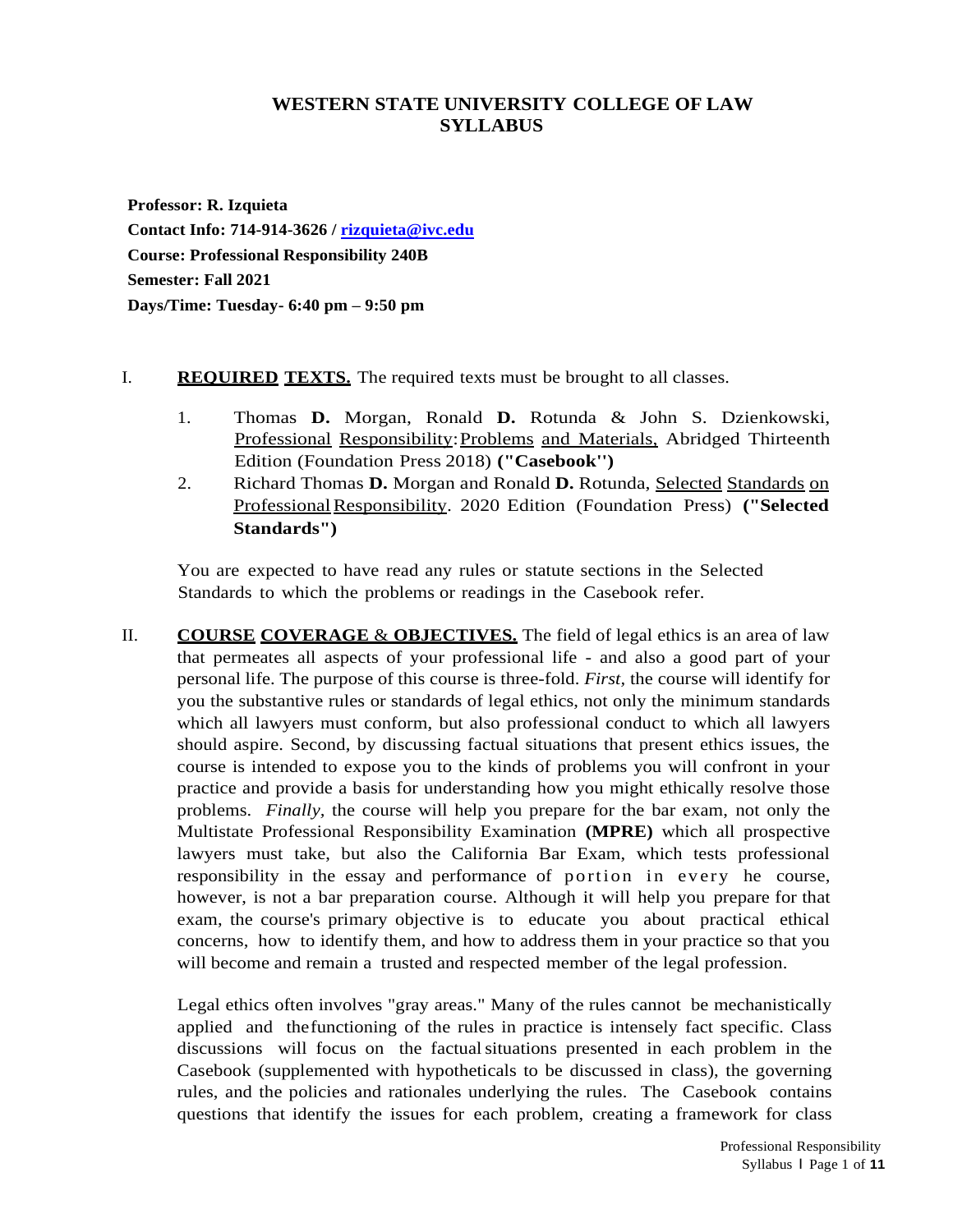discussion. I will use those questions to supplement our understanding of the principles - this is the only effective way to develop an understanding of the rules' application in practice. I expect everyone in the class to have done the reading and be prepared to participate in class discussion each day. If you expect the Casebook to neatly describe majority and minority approaches to the legal issues presented - as you may have seen in Torts, for example - you will be disappointed. Instead, review the questions presented, then review the *ABA Model* Rules *of Professional Conduct* and the *California* Rules *of Professional Conduct,* and think about how they govern or inform the questions. Not all questions posed in the Casebook have a "correct" answer.

III. **CLASSROOM PARTICIPATION.** Legal education is a cooperative venture. You must be prepared to participate in each class. Consistent and outstanding contribution to class discussion can increase your grade. Please note, however, that there is a difference between being unprepared and being unable to answer a question. You will not be down graded for venturing an incorrect answer. Nevertheless, "passing" or being demonstrably unprepared will decrease your final grade. Finally, coverage of reacting assignments is fluid (i.e., I will not always cover all the assigned material during the scheduled class periods). Often, I will carry over the assignments to the next week, particularly at the beginning of the semester. You will not be excused from being prepared because you might have read the material a week or two before and nowclaim that you "don't remember it."

# IV. **EXAMS AND GRADING:**

There will be a final examination in essay format and no mid-term.

# V. **CLASS PARTICIPATION, ATTENDANCE& RULES:**

**Class Preparation and Participation**: Legal education is a cooperative venture, and this is especially critical in a small class such as ours. Therefore, each of you should be prepared to participate in class on a regular basis. If you are unprepared, **you will be deemed "absent" for that class session.**

In addition, to reading and briefing the cases in the assigned reading, the following are the various teaching and learning tools that will be implanted and used:

- *The case method*: The textbook contains cases, notes, and questions. Students are responsible for reading and briefing the case material in all assigned chapters.
- *The statute method:* The supplemental materials and Rutter Group Guide contains statutes and examples. Students are responsible to read all assigned statutes and case examples for applicability to case studies presented in class.
- *The problem method*: The textbook contains issues and questions and problems. Students are expected to prepare responses for class discussion.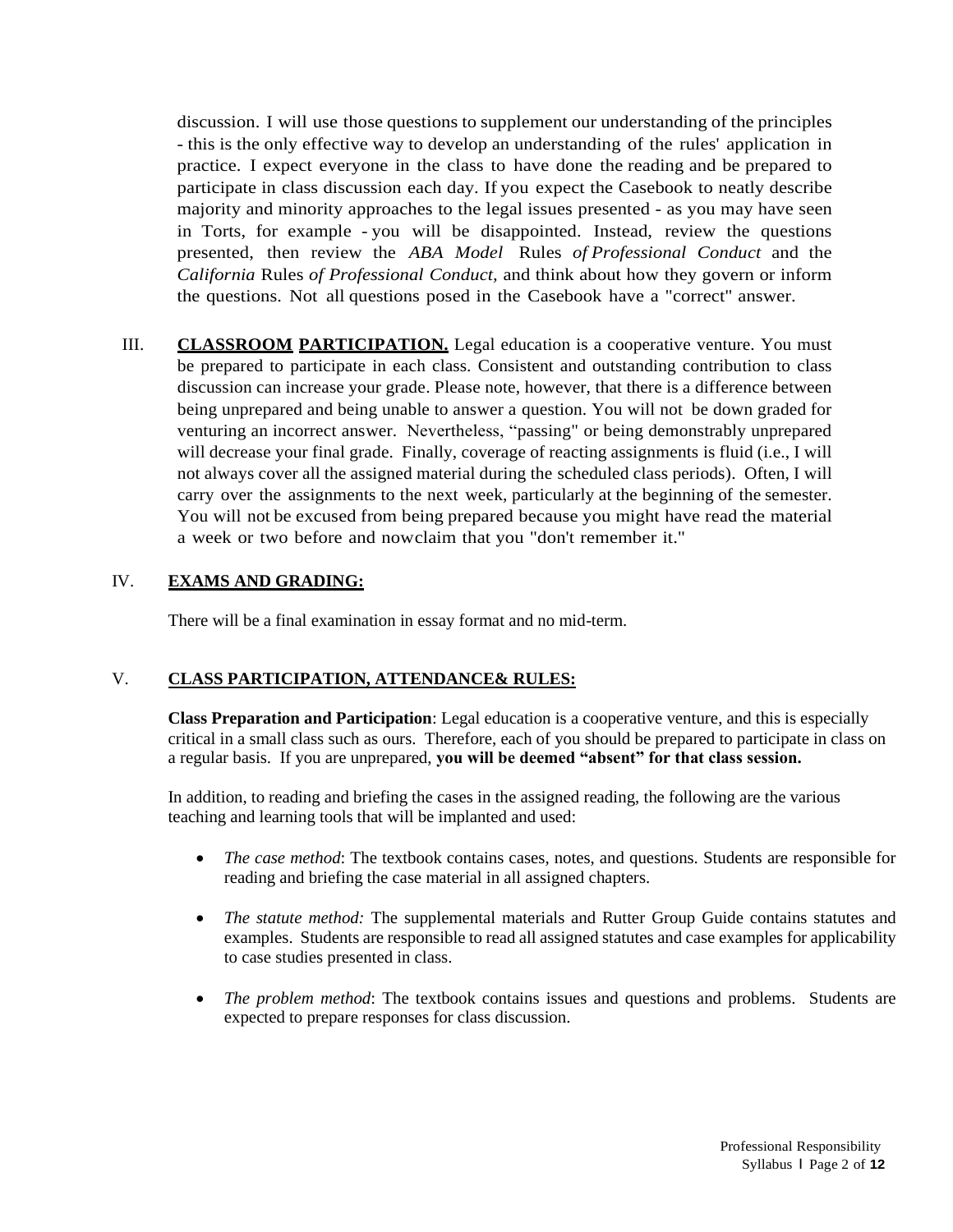*The application method:* Problems will be presented during class that will require application of fact patterns to specific rules.

- 1. Students are expected to complete the required reading and case questions/review problems.
- 2. Students are expected to brief any required cases in the assigned reading.
- 3. Students are expected to have brief written outlines for the case questions/review problems.
- 4. Students are expected to orally brief the cases in the assigned reading when called upon.
- 5. Students are expected to provide in-depth analysis of case questions/review problems within the week's assigned reading, including statutes.
- 6. Students are expected to participate in all class discussions.

### **Class Preparation Time:**

Pursuant to ABA Standard 310, you are expected to devote at minimum two (2) hours of out of class time preparing for each hour of classroom instruction. The assigned readings and case book problems each week have been calibrated for you to achieve this minimum requirement.

This class meets for 3 hours per week, you will be expected to read and prepare outside of class for a minimum of 6 hours in the week leading to each class. Note: Class coverage of reading assignments is fluid. We may not always cover all the assigned material during the scheduled class periods. However, it's your responsibility to make sure you are prepared for each class. In addition, I may distribute additional reading and other materials for additional review and class discussion.

#### **Attendance:**

- 1. A seating assignment will be created on the first day of class
- 2. Students must be in their assigned seat before the start of class.
- 3. Attendance will be taken every class.
- 4. Students must sign in.

#### **Absences:**

- 1. If students incur more than 2 (two) absences, you will be withdrawn from the course and receive a failing grade, which is in accordance with the policies of Western State College of Law.
- 2. Unpreparedness will be marked as an absence for the class.
- 3. Late to class will be marked as an absence and must not sign in.
- 4. If you depart early, you will be marked as absent.

#### **Note, that pursuant to WSCL's attendance policy, students cannot make up an absence by attending another professor's class.**

# **Seating Chart:**

- 1. A seating charted will be created on the fist-day of class.
- 2. If you wish to change your seat, please notify the professor to consider your request to make any appropriate changes.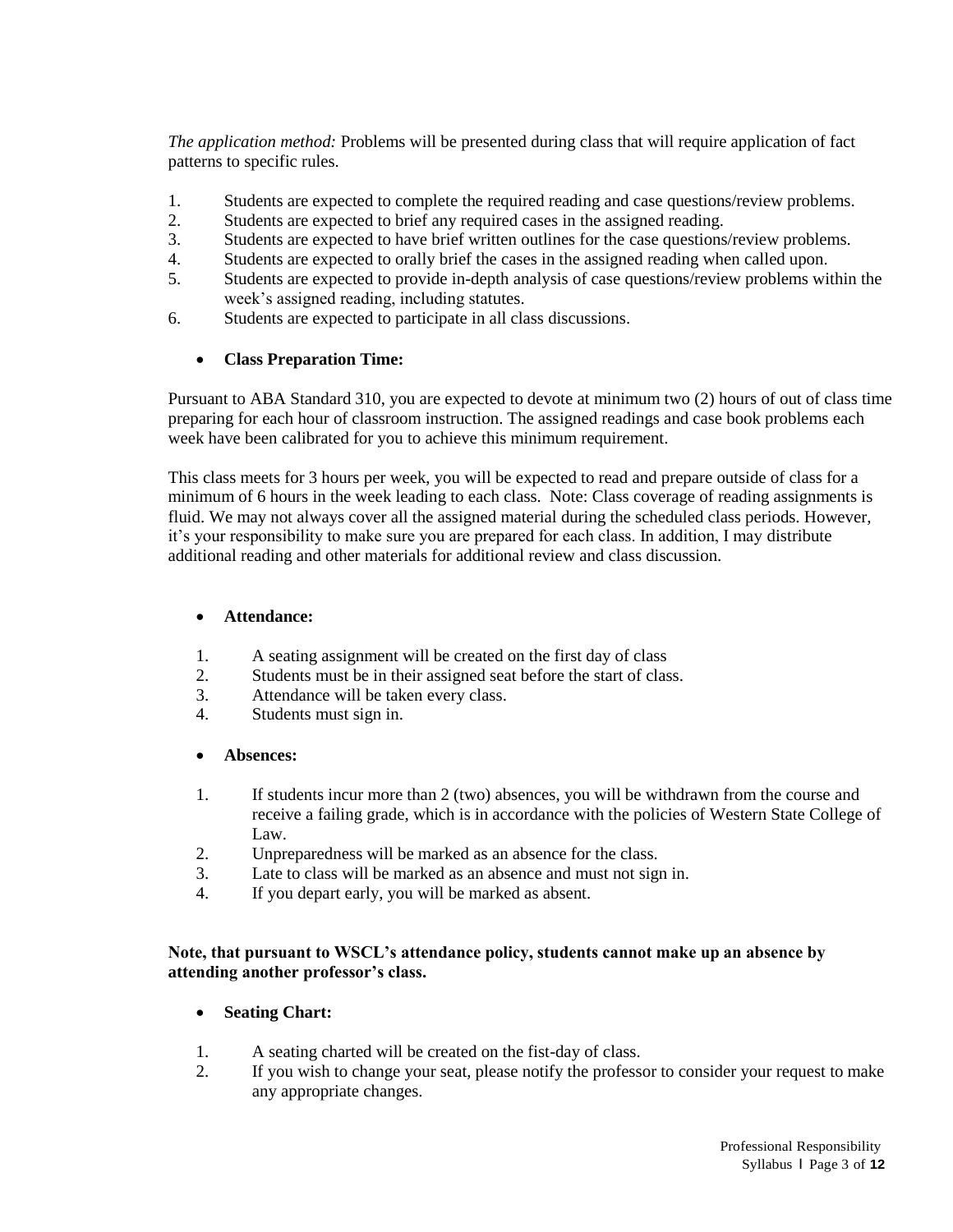# **Electronic Devices:**

- 1. *Computer Use:* Students may use a personal computer during class for note taking only. Students are prohibited from being on the internet, checking email, playing games, texting, assessing social media, instance messaging, or the like. If a student violates this rule, the professor reserves the right to prohibit compute use in the class for the student.
- 2. *Cell Phones*: Students are required to shut-off or silent cell phones before the class begins. Students are prohibited from using cell phones in class. However, if you a genuine emergency requiring you to monitor your cell phone, please inform me in advance for the use.
- 3. *Audio/Video Recording and Photography*: Taking or transmitting photographic images during class or recording transmitting audio or video of any portion of any lecture, comments, or remarks by the professor is prohibited advance written permission.
- 4. *Commercial Materials*: Students may not recite from commercial outlines, briefs, or other commercial study aids.

# VI. **EXAMS, PARTICIPATION AND GRADING:**

Each student will receive a numeric grade based upon a final exam and class participation.

- Final Exam (70%): The final examination will consist of an essay(s) examination. The examination will require analysis of the law, statutes, and policy issues covered in the reading materials and class discussions. The exam will be open book and notes. You will be expected to precisely cite to and paraphrase applicable case law, statutes, rules and public policy in your answer.
- **Class Participation (30%):** Each student will be required to participate in class. Participation will consist of either the student briefing for cases in the assigned reading, providing an analysis and problem solving for the case questions/review problems, analyzing and applying rules and statutes, or providing an analysis on any question posed in class by the professor. The student's demeanor, professionalism, and how well they articulate the issues and their analysis will be factors considered in the grade for class participation.

# VII. **OFFICE HOURS:**

Please contact me at [rizquieta@ivc.edu](mailto:rizquieta@ivc.edu) or at 714-914-3626 to schedule an appointment.

# VIII. **WESTERN STATE COLLEGE OF LAW-PROGRAMMATIC LEARNING OUTCOMES.**

**Western State College of Law's curriculum is designed so that every student achieves a level ofcompetency prior to graduation in each of the eight Programmatic Learning Outcomes listed below:**

### 1. **Doctrinal Knowledge**

Students will demonstrate knowledge of substantive and procedural law in the core curriculumsubjects, including Contracts, Criminal Law, Criminal Procedure, Torts, Real Property, Business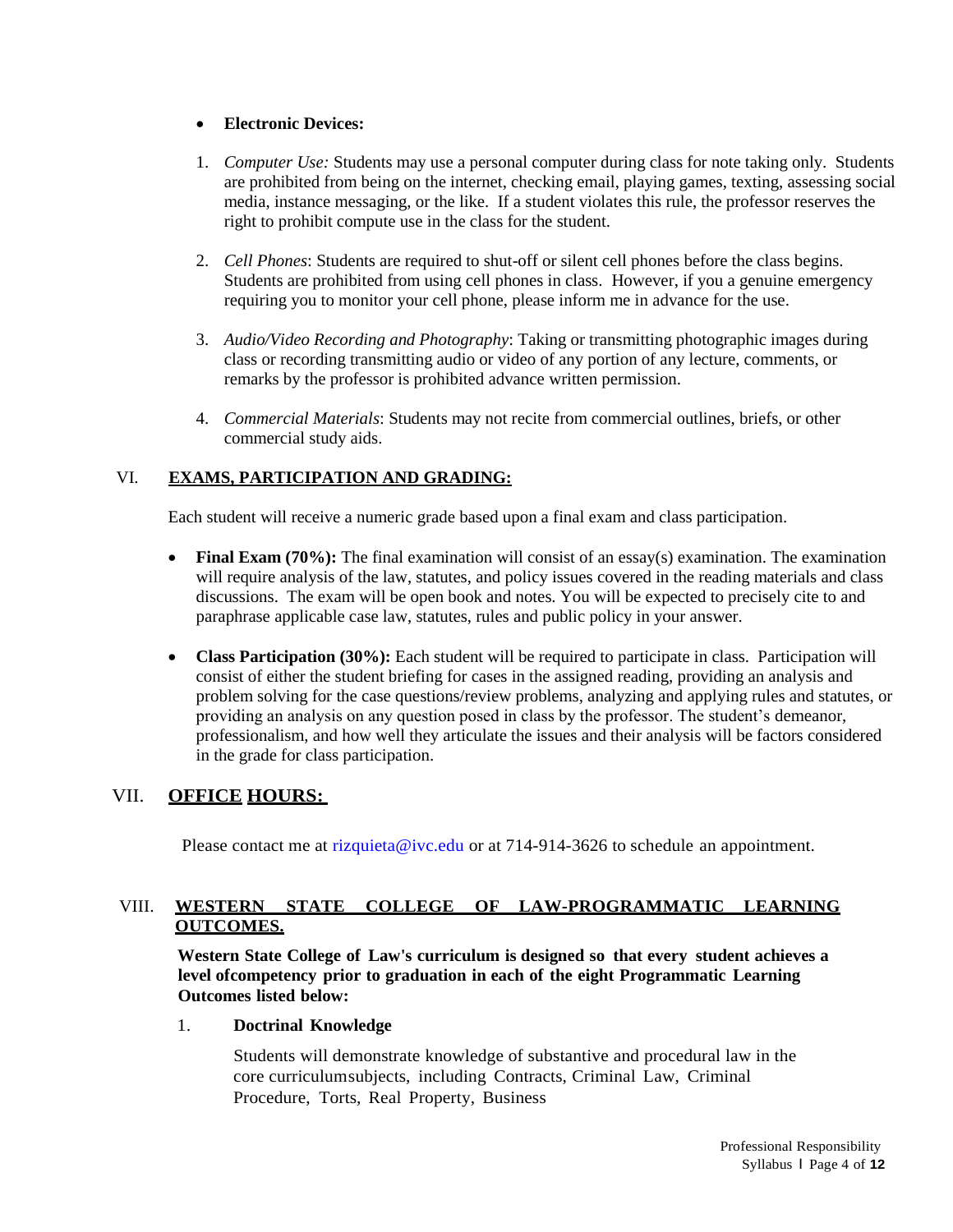Association, Evidence, Civil Procedures, Constitutional Law, Estates, Community Property, Remedies, and Professional Responsibility.

# 2. **Practice Skills**

Students will demonstrate the development of other law practice skills. Each student's chosen outcomes within this category will be varied based on the student's interests, coursework and work experiences. They may include, but are not limited to, the following topics: oral presentation and advocacy; interviewing; counseling; client service and business development; negotiations, mediation, arbitration, or other alternate dispute resolution methods; advanced legal research and writing (excluding purely academic papers and the first four units earned in introductory first-year legal research and writing class); applied legal writing such as drafting contracts, pleadings, other legal instruments; law practice management or the use of technology in law practice; cultural competency; collaboration or project management; financial analysis, such as accounting, budgeting project management, and valuation; cost benefit analysis in administrative agencies; use of technology, data analyses, or predictive coding; business strategy and behavior; pre-trial preparation, fact investigation, such as discovery, e-discovery, motion practice, assessing evidence, or utilizing experts; trial practice; professional civility and applied ethics; a law clinic that includes a classroom component; or a legal externship that includes a classroom component.

# 3. **Legal Analysis**

Students will demonstrate the ability to identify the factual and legal issues implicated by a fact pattern and to appropriately use cases (including identifying the salient features of an appropriate precedent case, identifying legally significant similarities or differences between the precedent case and a fact pattern and explaining why those are legally significant) and rules (including the ability to connect legally significant facts in a fact pattern to the rule) to predict how a court would decide the issue. Students will also demonstrate the ability to identify and evaluate the public policies of a precedent case or rule and be able to evaluate how public policy can impact the application of a rule to the legal issue.

# 4. **Legal Research**

Students will demonstrate the ability to locate relevant legal authority using a variety of book and electronic resources, and to properly cite to such legal authority.

# 5. **Communication**

Students will demonstrate the ability to communicate both orally and in writing in a manner appropriate to a particular task to effectively convey the author or speaker's ideas. This includes audience sensitivity in written and oral communication (the ability to adopt a tone, style and level of detail appropriate to the needs, knowledge and expertise of the audience); and written communication basic proficiency (the ability to use the conventions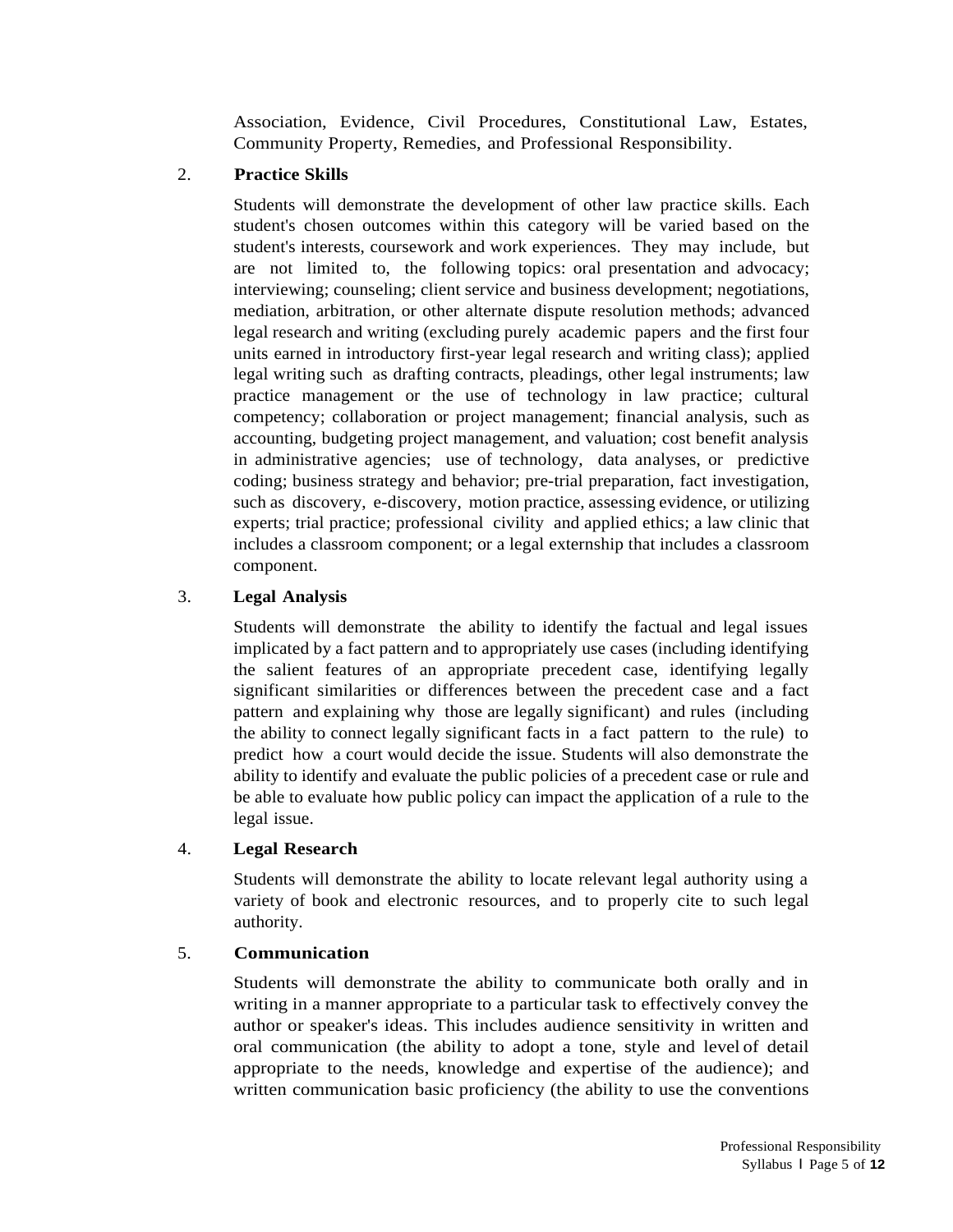of grammar, spelling, punctuation, diction and usage appropriate to the task and sufficient to convey effectively the author's ideas).

### 6. **Advocacy of Legal Argument**

Students will demonstrate the ability, in both oral and written formats, to evaluate the legal, economic and social strengths and weaknesses of a case and use case and statutory authority as well as public policy to persuade others. Making policy-based arguments includes the ability to identify and evaluate the public policies of a precedent case or rule and their implications, and be able to assert such appropriate arguments to support a particular application or distinction of a precedent case to a legal controversy or a particular resolution of the application of a rule to the legal controversy.

### 7. **Client Sensitivity and Cultural Competency**

Students will demonstrate an awareness of clients' needs and goals, including a sensitivity to clients' background and circumstances (including, but not limited to, socio-economic, gender, race, ethnicity, educational, disability and/or religious background(s)), the ability to make decisions that reflect an appropriate focus on those needs and goals, and awareness that cultural issues may affect the relevance of facts and application of the law.

### 8. **Legal Ethics**

Students will demonstrate the ability to identify ethical issues m law practice contexts and make appropriate decisions to resolve such issues.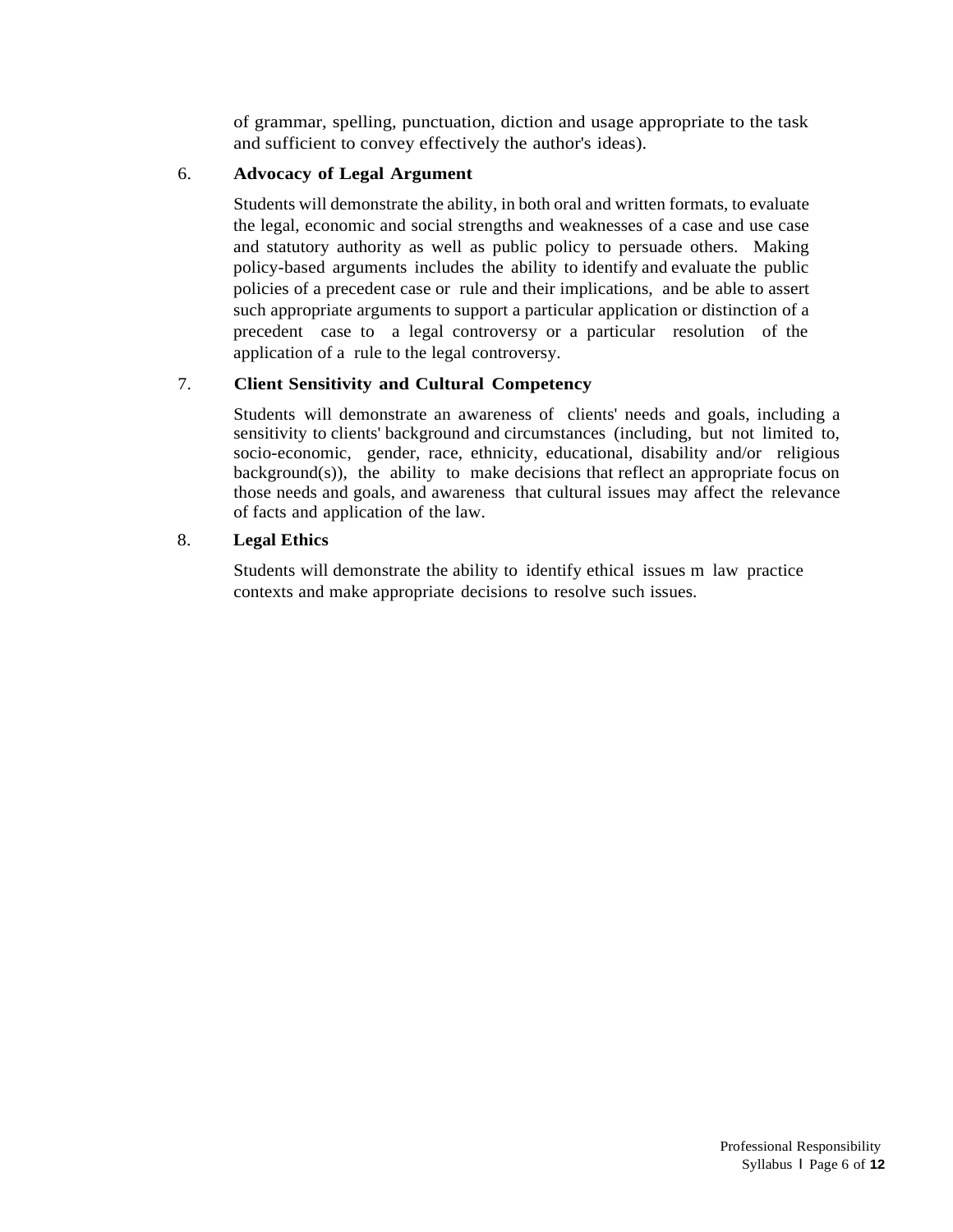### IX. **DISABILITY SERVICES STATEMENT:**

Western State College of Law provides accommodations to qualified students with disabilities. The **Disabilities** Services Office assists qualified students with disabilities in acquiring reasonable and appropriate accommodations and in supporting equal access to services, programs, and activities at Western State Collegeof Law.

To seek reasonable accommodations, a student must contact Senior Assistant Dean Donna Espinoza, Student Services Director and Disabilities Services Coordinator, whose office is in the Students Services Suite. Dean Espinoza's phone number and email address are: (714) 459-1117; [despinoza @wsulaw.edu](mailto:despinoza@wsulaw.edu). When seeking accommodations, a student should notify Dean Espinoza of her or his specific limitations and, if known, her or his specific requested accommodations. Students who seek accommodations will be asked to supply medical documentation of the need for accommodation. Classroom accommodations are not retroactive but are effective only upon the student sharing approved accommodations with the instructor or professor. Therefore, students are encouraged to request accommodations as early as feasible with Dean Espinoza to allow for time to gather necessary documentation. If you have a concern or complaint in this regard, please notify Dean Espinoza; or please notify Dean Allen Easley at **a**easley@wsulaw.edu or (714) 459-1168. Complaints will be handled in accordance with the College of Law's "Policy against Discrimination and Harassn1ent."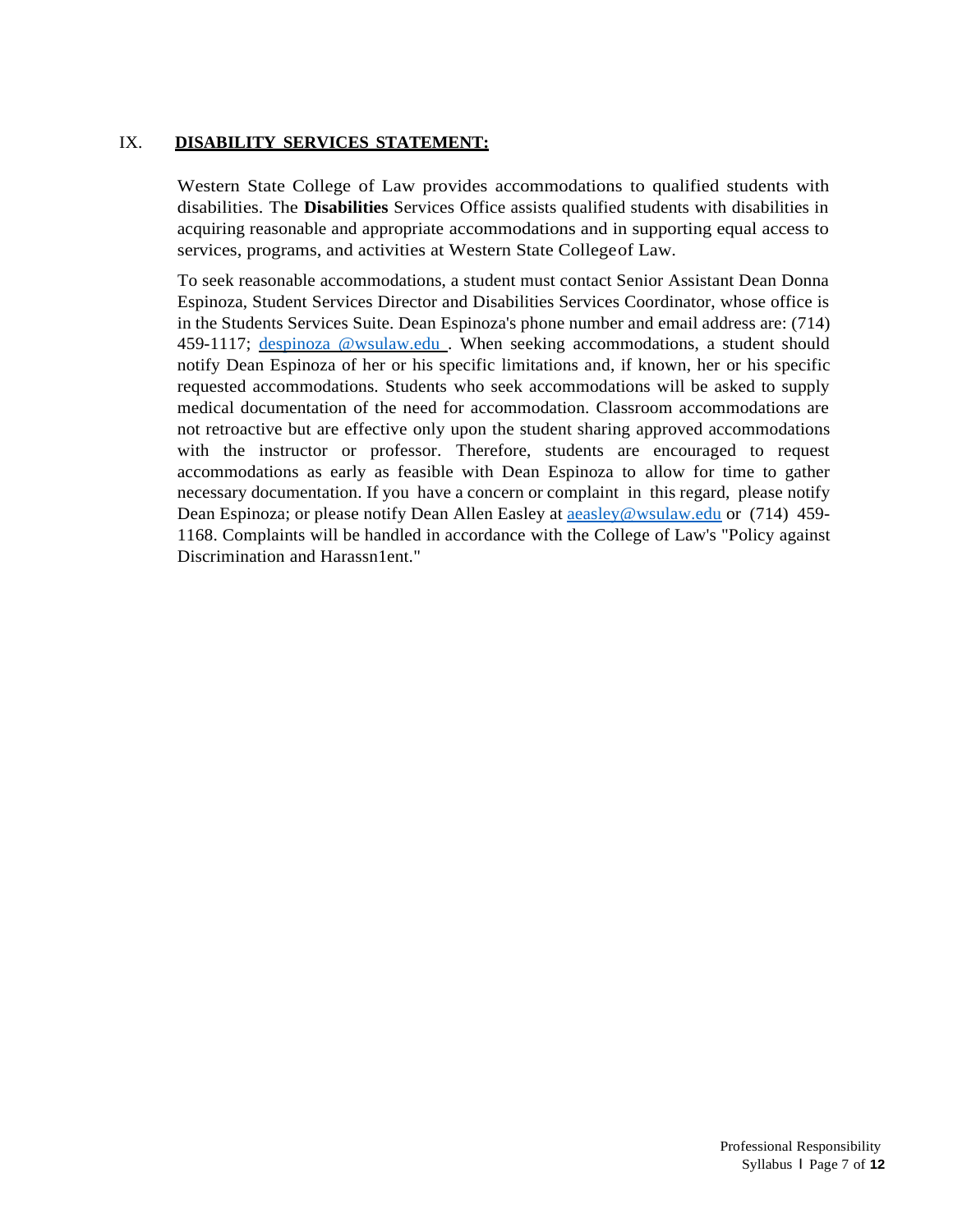# XII. COURSE SCHEDULE

| <b>WEEK</b>    | <b>DATES</b>                                           | <b>ASSIGNMENT</b>                      | <b>FOCUS ON QUESTIONS<sup>1</sup></b>                          | <b>TOPIC</b>                                                 | SUPPLEMENTAL READIN G <sup>2</sup>                                                                                                                                       |  |  |
|----------------|--------------------------------------------------------|----------------------------------------|----------------------------------------------------------------|--------------------------------------------------------------|--------------------------------------------------------------------------------------------------------------------------------------------------------------------------|--|--|
|                | INTRODUCTION: BACKGROUND & FUNDAMENTAL ISSUES<br>Ι.    |                                        |                                                                |                                                              |                                                                                                                                                                          |  |  |
|                | 8/24                                                   | Casebook, pp. 1-<br>21                 | <b>NIA</b>                                                     |                                                              |                                                                                                                                                                          |  |  |
|                | <b>REGULATION OF LEGAL PROFESSION</b><br>Ш.            |                                        |                                                                |                                                              |                                                                                                                                                                          |  |  |
| 1              | 8/24                                                   | Problem 1<br>$(23-32)$                 | <b>IALL QUESTIONS</b>                                          | ADMISSION TO THE BAR                                         | 1. HYPO: Vietnam War Bomber; <sup>3</sup> Polin Bar Admission<br>Factors; In re Glass (2014) 58 Cal.4th 500; Matter of<br>Pasyanos (2005) 4 Cal. State Bar Ct. Rptr. 746 |  |  |
|                |                                                        | Problem 2<br>$(33-48)$                 | <b>IALL OUESTIONS</b>                                          | LAWYER DISCIPLINE AND THE<br><b>DISABLED LAWYER</b>          | 2. Matter of Elkins (2009) 5 Cal. State Bar Ct. Rptr. 160;<br>Cal. Ethics Op. 2012-184; <sup>4</sup> Cal. Ethics Op. 2015-193                                            |  |  |
|                |                                                        | Problem 3<br>$(48-63)$                 | <b>IALL QUESTIONS</b>                                          | REGULATING LAWYERS OUTSIDE THE<br>FORMAL DISCIPLINARY SYSTEM | 3. Lee v. United States (2017) 137 S. Ct. 1958; Hassel v. Bird<br>(2018) 5 Cal. 5th 522; Foxen v. Carpenter (2017) 6 Cal.<br>App. 5th 284                                |  |  |
|                | III.<br>FUNDAMENTALS OF THE LAWYER-CLIENT RELATIONSHIP |                                        |                                                                |                                                              |                                                                                                                                                                          |  |  |
| $\overline{2}$ | 8/31                                                   | Problem 4<br>$(65-81)$                 | IA.1,2,3,4<br>IB.1.4<br>C.1, 2, 3, 4<br>ID.1,2,3,4             | UNDERTAKING TO REPRESENT A<br><b>CLIENT</b>                  | 4. HYPO: The Party Attorney; Lynn v. George (2017) 15<br>Cal. App. 5th 630; Cal. Ethics Op. 2003-161 [A.1-4,C.]'                                                         |  |  |
|                |                                                        | Problem 5<br>$(82-97)$<br><b>BEGIN</b> | IA.1,2.a-c,3,4.a<br>IB.1.a,b,2,4.a,b<br>C.1, 2, 3, 4<br>1D.1,2 | BILLING FOR LEGAL SER VICES                                  | 5. HYPO: Legal Fees                                                                                                                                                      |  |  |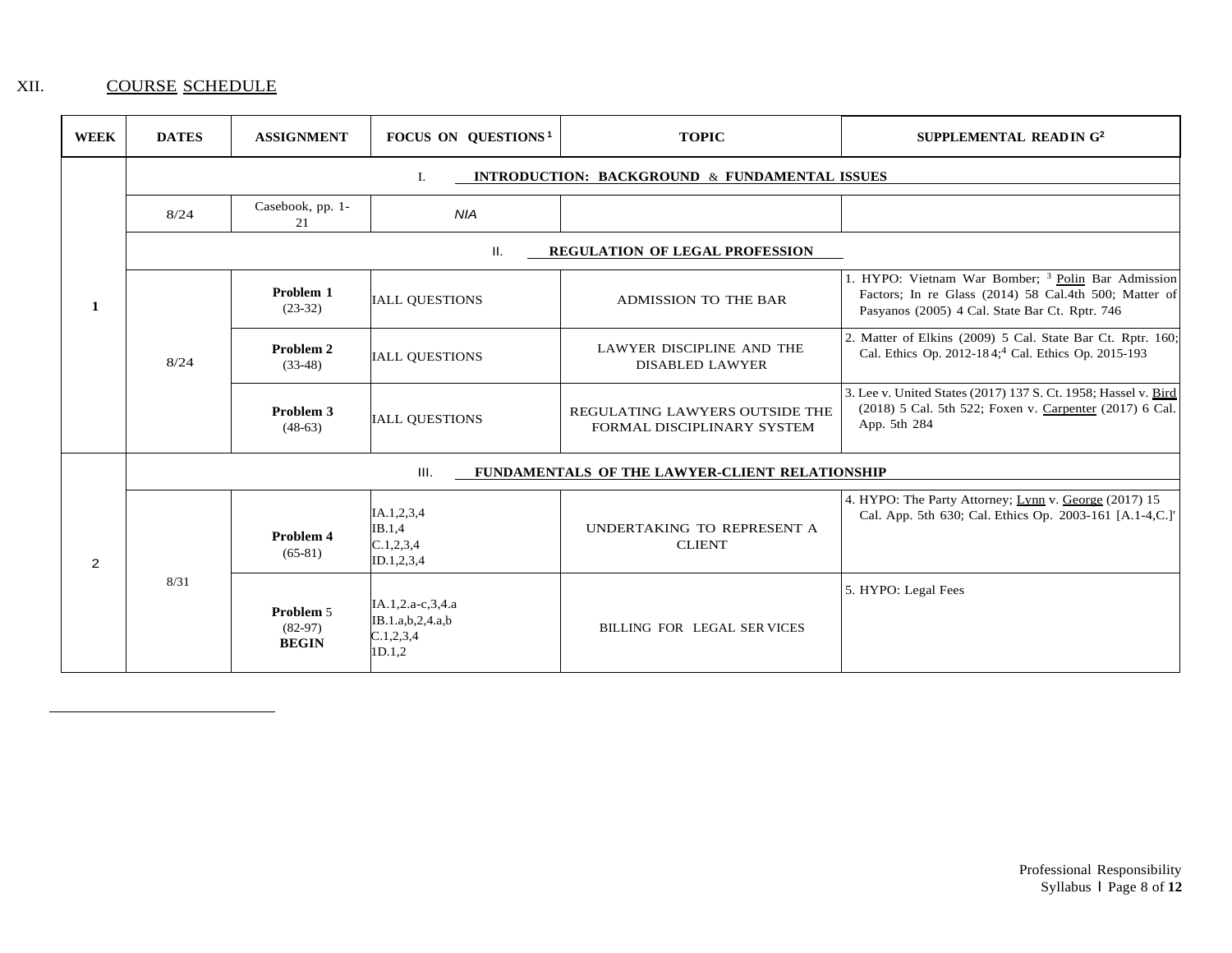| <b>WEEK</b>    | <b>DATES</b>                                                        | <b>ASSIGNMENT</b>                         | <b>FOCUS ON QUESTIONS</b>                                               | <b>TOPIC</b>                                                                               | <b>SUPPLEMENTAL READING</b>                                                                                                                                                                                                                                                                                                                                                                                                                                                                                      |  |
|----------------|---------------------------------------------------------------------|-------------------------------------------|-------------------------------------------------------------------------|--------------------------------------------------------------------------------------------|------------------------------------------------------------------------------------------------------------------------------------------------------------------------------------------------------------------------------------------------------------------------------------------------------------------------------------------------------------------------------------------------------------------------------------------------------------------------------------------------------------------|--|
| 3              | 9/07                                                                | Problem 5<br>$(82-97)$<br><b>COMPLETE</b> | $-1, 2.a-c, 3, 4.a$<br>IB.1.a,b,2,4.a,b<br>C.1, 2, 3, 4<br>D.1.2        | BILLING FOR LEGAL SER VICES                                                                | 6. HYPO: Legal Fees                                                                                                                                                                                                                                                                                                                                                                                                                                                                                              |  |
|                |                                                                     | Problem 6<br>$(98-113)$                   | $-1,2,3,4,5,6$<br>IB.1,2,3,4,5.a,c<br>C.1, 2, 3, 4<br>ID.1.a-c,2,4      | <b>HANDLING CLIENT MONEY &amp;</b><br>PROPERTY & WITHDRAWING FROM<br><b>REPRESENTATION</b> | 7. Cal. Ethics Op. 2015-192                                                                                                                                                                                                                                                                                                                                                                                                                                                                                      |  |
| $\overline{4}$ | 9/14                                                                | Problem 7<br>$(113-136)$                  | LL QUESTIONS<br>OTHER MATERIALS AT PP.<br>132-136                       | THE DUTY OF CONFIDENTIALITY <sup>6</sup>                                                   | 8. Confidences & Privilege Handout; Los Angeles County<br>Bd. Of Su12ervisors v. Su12er Ct (2016) 2 Cal. 5th 282;<br>Costco Wholesale v. Su12er Ct (2009) 47 Cal. 4th 725;<br>Behunin v. Su12er Ct (2017) 9 Cal. App. 5th 833; Matter<br>of Skinner (Georgia 2013) 740 S.E. 2d I7I; Cal. Ethics<br>Op. 1997-150); Cal. Ethics Op. 2U03-161; Cal. Ethics<br>Op. 2004-165; Cal. Ethics Op. 2010-179; Cal. Ethics Op.<br>2012-184; Cal. Ethics Op. 2015-192; Cal. Ethics Op. 2015-<br>193; Cal. Ethics Op. 2016-195 |  |
|                | IV. THE REQUIREMENT OF LOYALTY TO THE CLIENT- CONFLICTS OF INTEREST |                                           |                                                                         |                                                                                            |                                                                                                                                                                                                                                                                                                                                                                                                                                                                                                                  |  |
|                | 9/14                                                                | Problem 9<br>$(137-150)$                  | $-1,2,3$<br>IB.2,3,4,5.b<br>C.1,2.a,c,d,3.a,b,4.a,5,6<br>ID.1.a,b,2.a,b | REPRESENTING MULTIPLE PARTIES<br>DEALING WITH EACH OTHER                                   | 9. Conflicts Handout #1; Overview; HYPO: Covenant<br>Marriage; Handouts: Conflict Letters; Cal. Ethics Op. 2004-<br>165                                                                                                                                                                                                                                                                                                                                                                                          |  |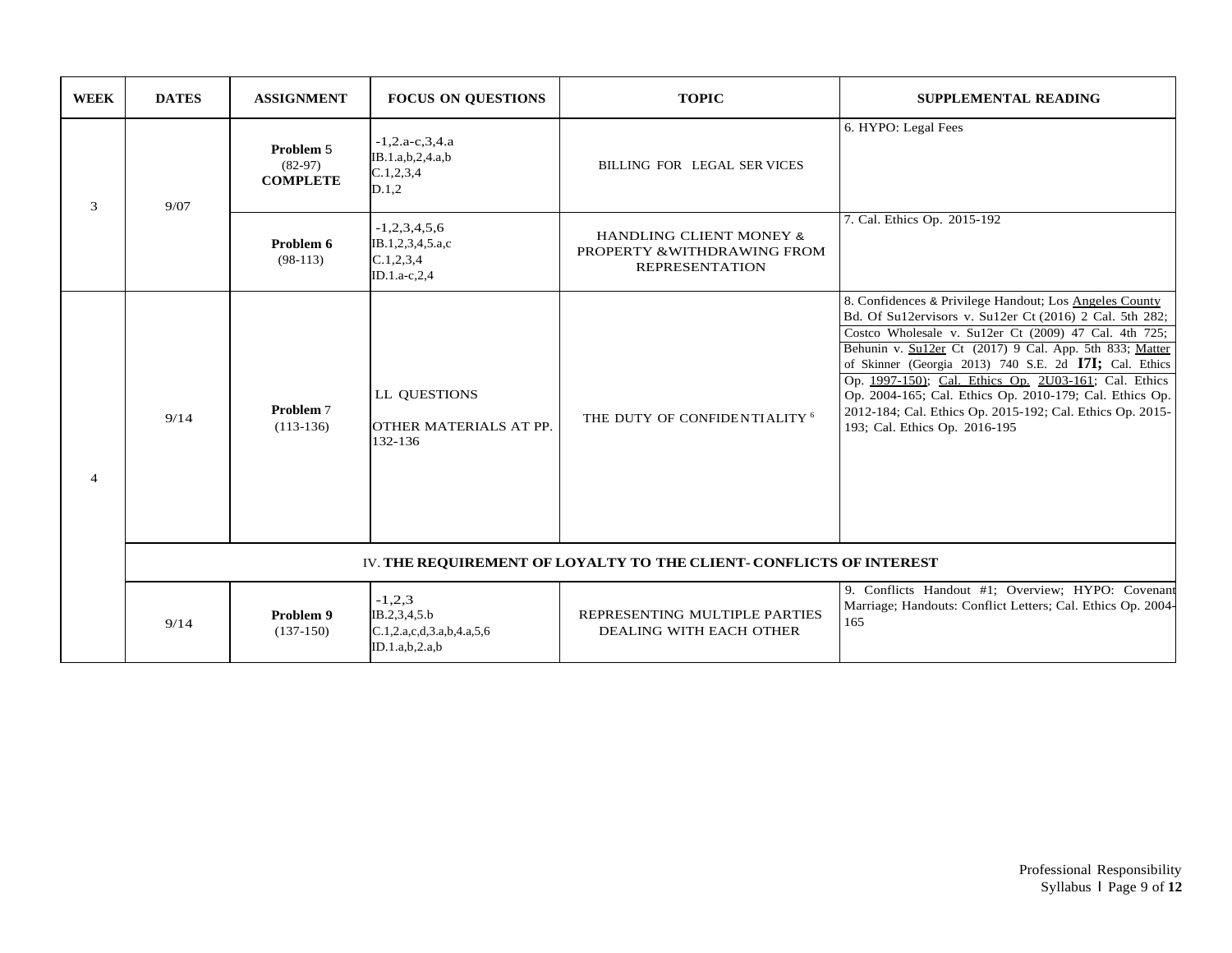| <b>WEEK</b> | <b>DATES</b> | <b>ASSIGNMENT</b>                                      | <b>FOCUS ON QUESTIONS</b>                                                                                                          | <b>TOPIC</b>                                                                             | <b>SUPPLEMENTAL READING</b>                                                                                                                                                                                                                                                                                                                                                                                                                                                                                                                                                                                                                                                                                                                |
|-------------|--------------|--------------------------------------------------------|------------------------------------------------------------------------------------------------------------------------------------|------------------------------------------------------------------------------------------|--------------------------------------------------------------------------------------------------------------------------------------------------------------------------------------------------------------------------------------------------------------------------------------------------------------------------------------------------------------------------------------------------------------------------------------------------------------------------------------------------------------------------------------------------------------------------------------------------------------------------------------------------------------------------------------------------------------------------------------------|
|             | 9/21         | <b>PREPARE PROBLEMS 10-15 FOR CLASS ON 9/22.</b>       |                                                                                                                                    |                                                                                          |                                                                                                                                                                                                                                                                                                                                                                                                                                                                                                                                                                                                                                                                                                                                            |
| 5           |              | Problem 10<br>$(151-174)$                              | $1 \wedge 1$ , 2,3,4.a,b,5.a,b,6.<br>$18.1, 2, 3.a-c$<br>C.1, 2, 3. d.e<br>ID.1,2.b,c,4<br><b>AND</b><br>PUBLICATION RIGHTS (188)  | THE DUTY OF LOYALTY                                                                      | 10. She1212ard, Mullin, Richter & Ham12ton v. I-M<br>Manufacturing (2018) 6 Cal. 5th 59; Oasis West v.<br>Goldman (2011) 51 Cal. 4th 811; M'Guiness v. Johnson<br>(2015) 243 Cal. App. 4th 602; Edwards Wildman Palmer<br>v. Su12er Ct (2014) 231 Cal. App. 4th 1214; Cal. Ethics<br>Op. 1997-150 [A.4.b]; Cal. Ethics Op. 2004-165                                                                                                                                                                                                                                                                                                                                                                                                        |
|             |              | Problem 12<br>$(175-188)$                              | $1 \wedge 1$ .a,b,2,3.<br>18.1.3.a.b<br>C.1.a,b,d,2,3.b<br>ID.2.3<br>$\bf{AND}$<br>THIRD PARTY PAYOR (189-<br>190)                 | <b>CONFLICTS BETWEEN THE CLIENT'S</b><br>INTERESTS AND THE LAWYER'S<br>PERSONAL INTEREST | 11. Matter of Bradle:,: (2015) Case No. 05-0-03819;7<br>Disci12lina1::.: Counsel v. Detweiler (Ohio 2013) 989<br>N.E.2d 41                                                                                                                                                                                                                                                                                                                                                                                                                                                                                                                                                                                                                 |
|             |              | Problem 14<br>$(191-204)$<br>Problem 28<br>$(396-399)$ | $1 \wedge 1, 2$ .a-c<br>IB.1,2.a,b,e,3,4.a,b<br>C.1, 2.a, b, 3<br>ID.Lb<br><b>AND</b><br>Prob. 28 (D.1-4) [LAWYER AS<br>Kv"ITNESS1 | THE LAWYER AND HER FORMER<br>CLIENT; GOVERNMENT LAWYER S <sup>8</sup>                    | 12. Conflicts Handout #2: Migrating lawyer; HYPO: The<br>Law Clerk; Oasis West v. Goldman (2011) 51 Cal. 4th<br>811; Cit.; & Count.; of San Francisco v. Cobra (2006) 38<br>Cal. 4th 839; Peo12le v. S12eedee Oil (1999) 20 Cal. 4th<br>1135; Fluidmaster, Inc. v. Fireman's Fund Ins. Co. (2018)<br>25 Cal. App. 5th 545; Costello v. Buckle: (2016) 245 Cal.<br>App. 4th 748; Kirk v. First American Title (2010) 183 Cal.<br>App. 4th 776; Ochoa v. Fordel (2007) 146 Cal. App. 4th<br>898; Pound v. DeMera DeMera Cameron (2005) 135 Cal.<br>App. 4th 70; Cit.,: of Santa Barbara v. Su12er Ct (2004) 122<br>Cal. App. 4th 17; Adams v. Aerojet (2001) 86 Cal. App.<br>4th 1324; Cal. Ethics Op. 1997-150; Cal. Ethics Op.<br>2003-161 |
|             |              | Problem 15<br>$(205-222)$                              | $1 \wedge 1$ , 2, 3.a-c, 4.a,c<br>IB.1,2.b,c,3.b,4,5,6<br>C.1.b.2.b.3<br>ID.1, 2, 3                                                | IMPUTED DISQUALIFICATION                                                                 | 13. Same as Problem 14; refer to Cal. Ethics Op. 1997-150<br>in relation to A.4; See also Kirk v. First American Title,<br>supra.                                                                                                                                                                                                                                                                                                                                                                                                                                                                                                                                                                                                          |
| 6           | 9/28         | Same as 9/22                                           | Same as 9/22                                                                                                                       | CONTINUE DISCUSSION OF CONFLICTS<br>SUMMARIZE & FINISH CONFLICTS OF<br><b>INTEREST</b>   |                                                                                                                                                                                                                                                                                                                                                                                                                                                                                                                                                                                                                                                                                                                                            |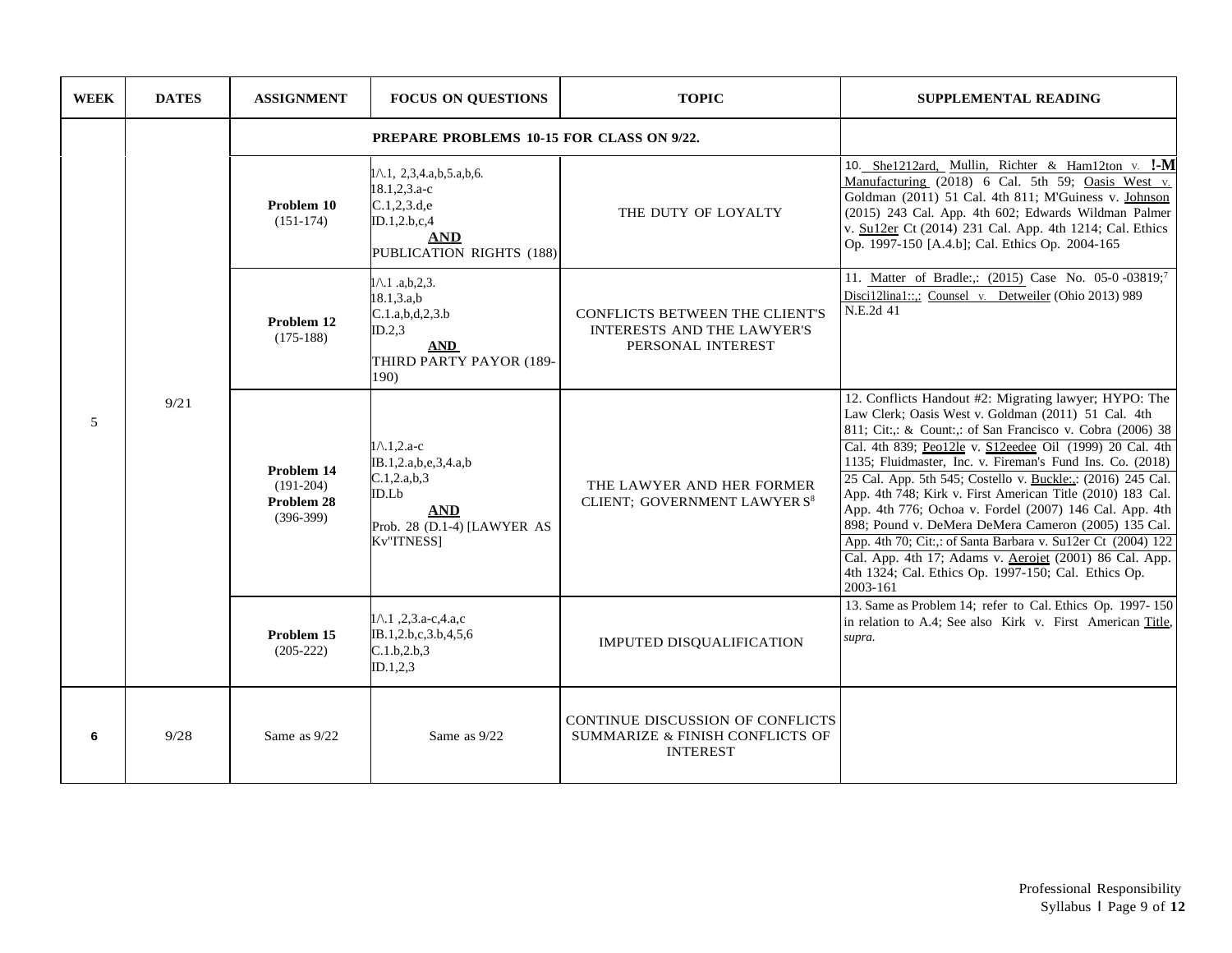| <b>WEEK</b> | <b>DATES</b>                       | <b>ASSIGNMENT</b>                                      | <b>FOCUS ON QUESTIONS</b>                                                                                                               | <b>TOPIC</b>                                                                 | SUPPLEMENTAL READING                                                                                                                                              |  |  |  |
|-------------|------------------------------------|--------------------------------------------------------|-----------------------------------------------------------------------------------------------------------------------------------------|------------------------------------------------------------------------------|-------------------------------------------------------------------------------------------------------------------------------------------------------------------|--|--|--|
|             | V.<br><b>ADVISING CLIENTS</b>      |                                                        |                                                                                                                                         |                                                                              |                                                                                                                                                                   |  |  |  |
| $\tau$      | 10/05                              | Problem 17<br>$(240-253)$                              | $-1,2,3$<br>IB.1.a,b,2,3<br>C.1,2.b,3.a,4.a<br>D.1, 2.a.3                                                                               | THE LAWYER FOR AN INDIVIDUAL<br><b>CLIENT</b>                                | 14. Supplement - Instructions For Preparing For Problem<br>17                                                                                                     |  |  |  |
|             |                                    | Problem 18<br>$(253-264)$                              | .1.a, 2.a, b, 3.a, 4<br>IB.2,3,4<br>$C.1, 2.b-d, 3.a, 4$<br>ID.3                                                                        | <b>ADVISING THE BUSINESS</b><br><b>CORPORATION</b>                           | 15. United States v. Ruehle (9th Cir. 2009) 583 F.3d 600;<br>Paravue Corporation v. Heller Ehrman LLP (9th Cir. 2018)<br>722 Fed. Appx. 671                       |  |  |  |
| 8           | 10/12                              | Problem 19<br>$(265 - 277)$                            | $-1, 2.a-c, 3.b, c, 4, 5$<br>IB.1.b,d,2,3.a<br>C.1.a.2.3.b.c                                                                            | <b>COMMUNICATION WITH</b><br>REPRESENTED AND UNREPRESENTED<br><b>PERSONS</b> | 16. McMillan v. Shadow Ridge (2008) 165 Cal. App. 4th<br>960                                                                                                      |  |  |  |
|             | VI. ETHICAL PROBLEMS IN LITIGATION |                                                        |                                                                                                                                         |                                                                              |                                                                                                                                                                   |  |  |  |
| 9           | 10/19                              | Problem 23<br>$(310-324)$                              | .1.b, 2.b, 3, 4<br>IB.1.a,c,2,3.c<br>C.1,2<br>ID.1,2.a,3.a-c                                                                            | THE DECISION TO FILE A CIVIL SUIT                                            |                                                                                                                                                                   |  |  |  |
|             |                                    | Problem 24<br>$(325-338)$                              | $-1,2,3.a,b,4 B.1.c,2$<br>C.1, 2, 3                                                                                                     | LITIGATION TACTICS & CIVILITY                                                | 17. McDermott Will v. Sup. Ct. (2017) 10 Cal. App. 5th<br>1083; Crawford v. JP Morgan Chase Bank, N.A. (2015)<br>242 Cal. App. 4th 1265; Cal. Ethics Op. 2013-188 |  |  |  |
|             |                                    | Problem 25<br>$(301-312)$<br>Problem 20<br>$(286-287)$ | $-1,2.a$<br>[B.1,2,3.b,4.b]<br>C.1,2<br>ID.1, 2.b.c<br>IRradv v. Marvland (Prob. 20, C.3<br>(CB286-287) & Prob. 29,<br>ID.1 (CB411-413) | DISCLOSURE OF LAW OR FACTS<br>FAVORABLE TO THE OTHER SIDE                    |                                                                                                                                                                   |  |  |  |
|             |                                    | Problem 26<br>$(351-355)$                              | $-1,2,3$                                                                                                                                | HANDLING PHYSICAL EVIDENCE                                                   | 18. Issue: Confidentiality of client's identity                                                                                                                   |  |  |  |
|             |                                    | Problem 27<br>$(367 - 388)$                            | LL QUESTIONS                                                                                                                            | THE CLIENT WHO INTENDS TO<br><b>COMMIT PERJURY</b>                           |                                                                                                                                                                   |  |  |  |
| 10          | 10/26                              | Problem 29<br>$(400-414)$                              | $-1,2,3.a,c,4,5,6$<br>[B.1.b, 2, 3.a]<br>C.1.a.2.a<br>ID.1,2,3                                                                          | THE CRUSADING PROSECUTOR                                                     |                                                                                                                                                                   |  |  |  |

Professional Responsibility Syllabus I Page 12 of **12**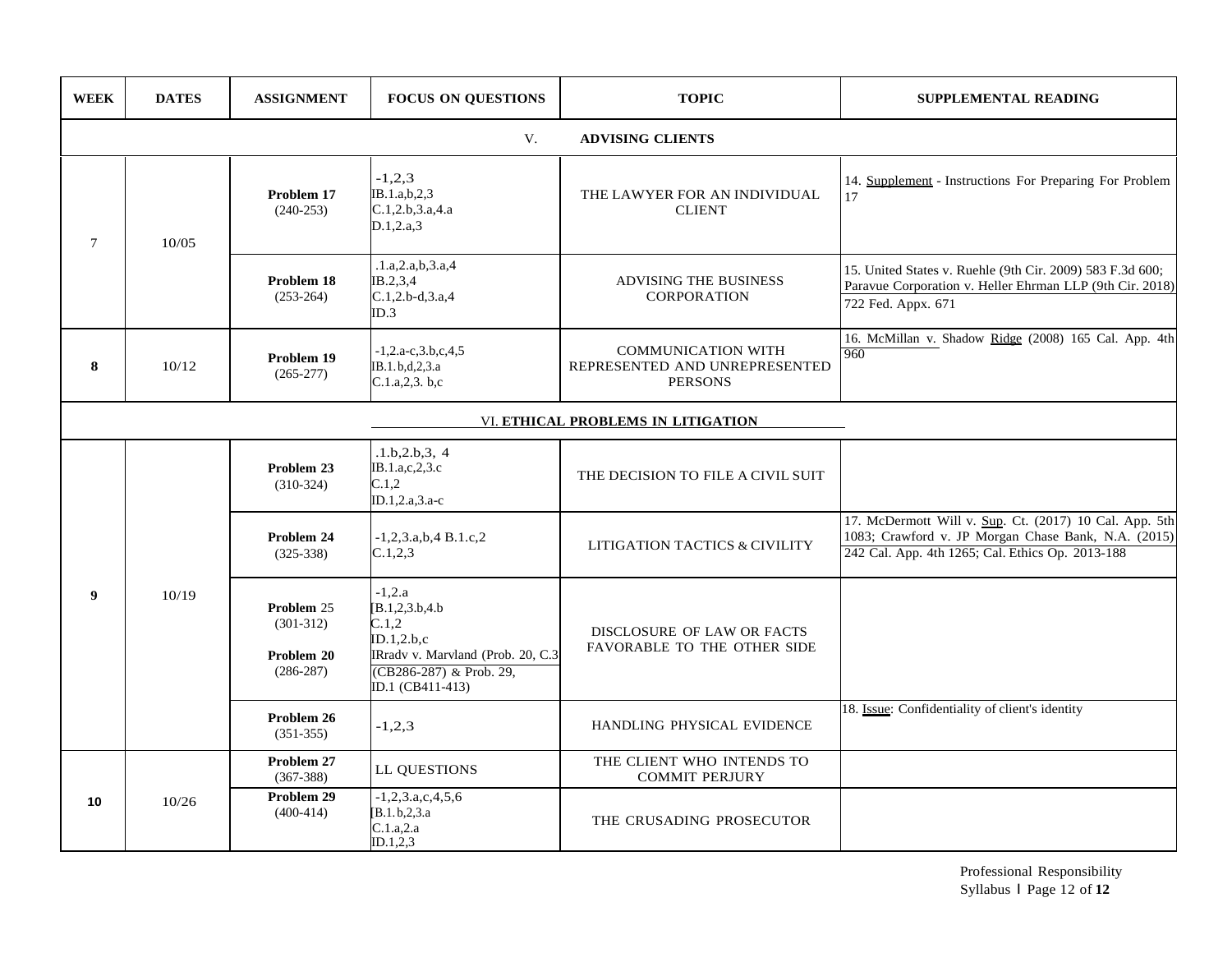| <b>WEEK</b> | <b>DATES</b>                        | <b>ASSIGNMENT</b>           | <b>FOCUS ON QUESTIONS</b>                                                                                         | <b>TOPIC</b>                                                | <b>SUPPLEMENTAL READING</b>                                                                                                                                                                    |  |  |  |
|-------------|-------------------------------------|-----------------------------|-------------------------------------------------------------------------------------------------------------------|-------------------------------------------------------------|------------------------------------------------------------------------------------------------------------------------------------------------------------------------------------------------|--|--|--|
|             | VII. THE DELIVERY OF LEGAL SERVICES |                             |                                                                                                                   |                                                             |                                                                                                                                                                                                |  |  |  |
| 11          | 11/02                               | Problem 31<br>$(417-444)$   | k'\LL QUESTIONS                                                                                                   | MARKETING PROFESSIONAL SERVICES                             | 19. HYPO: Internet Advertising; Hassel v. Bird, supra; Cal<br>Ethics Op. 2001-155; Cal. Ethics Op. 2001-155; Cal. Ethics<br>Op. 2004-166; Cal. Ethics Op. 2012-186; Cal. Ethics Op<br>2016-196 |  |  |  |
|             |                                     | Problem 32<br>$(445-455)$   | $k$ '\.1 B.1,2.a,b,3,4<br>C.1, 2, 3.a, b, 4.a<br>ID.1,2,3,4.a                                                     | ETHICS OF REFERRAL TO A SPECIALIST;<br><b>FEE SPLITTING</b> | 20. HYPO: Fee Splitting; Mink v. Maccabee (2004) 121<br>Cal. App. 4th 835; Cal. Ethics Op. 2004-165                                                                                            |  |  |  |
|             |                                     | Problem 33<br>$(456-466)$   | $k'\lambda$ .1,2,3,4.a,6<br>IB.1,2.b-d,3                                                                          | ROLES AND RESPONSIBILITIES IN A<br><b>MODERN LAW FIRM</b>   | 21. Edwards Wildman Palmer v. Su12er Ct (2014) 231 Cal.<br>App. 4th 1214; Tay v. Mahaffey (2013) 218 Cal. App. 4th<br>1522; Cal. Ethics Op. 2001-155                                           |  |  |  |
| 12          | 11/09                               | Problem 34<br>$(466-477)$   | $k'\rightarrow 1,2,3,4,5$<br>IB.1.b.2.3<br><b>AND</b><br><b>SALE/PURCHASE OF LAW</b><br><b>PRACTICE</b> (477-478) | <b>LEAVING ONE LAW FIRM AND</b><br><b>FORMING ANOTHER</b>   | 22. Heller Ehrman LLP v. Davis Wrio-ht Tremaine LLP<br>(2018) 4 Cal. 5th 467; Cal. Ethics Op. 2014-190                                                                                         |  |  |  |
|             |                                     | Problem 35<br>$(480 - 488)$ | $k\backslash 1$<br>IB.2<br>C.1,2                                                                                  | THE DUTY TO WORK FOR NO<br><b>COMPENSATION</b>              |                                                                                                                                                                                                |  |  |  |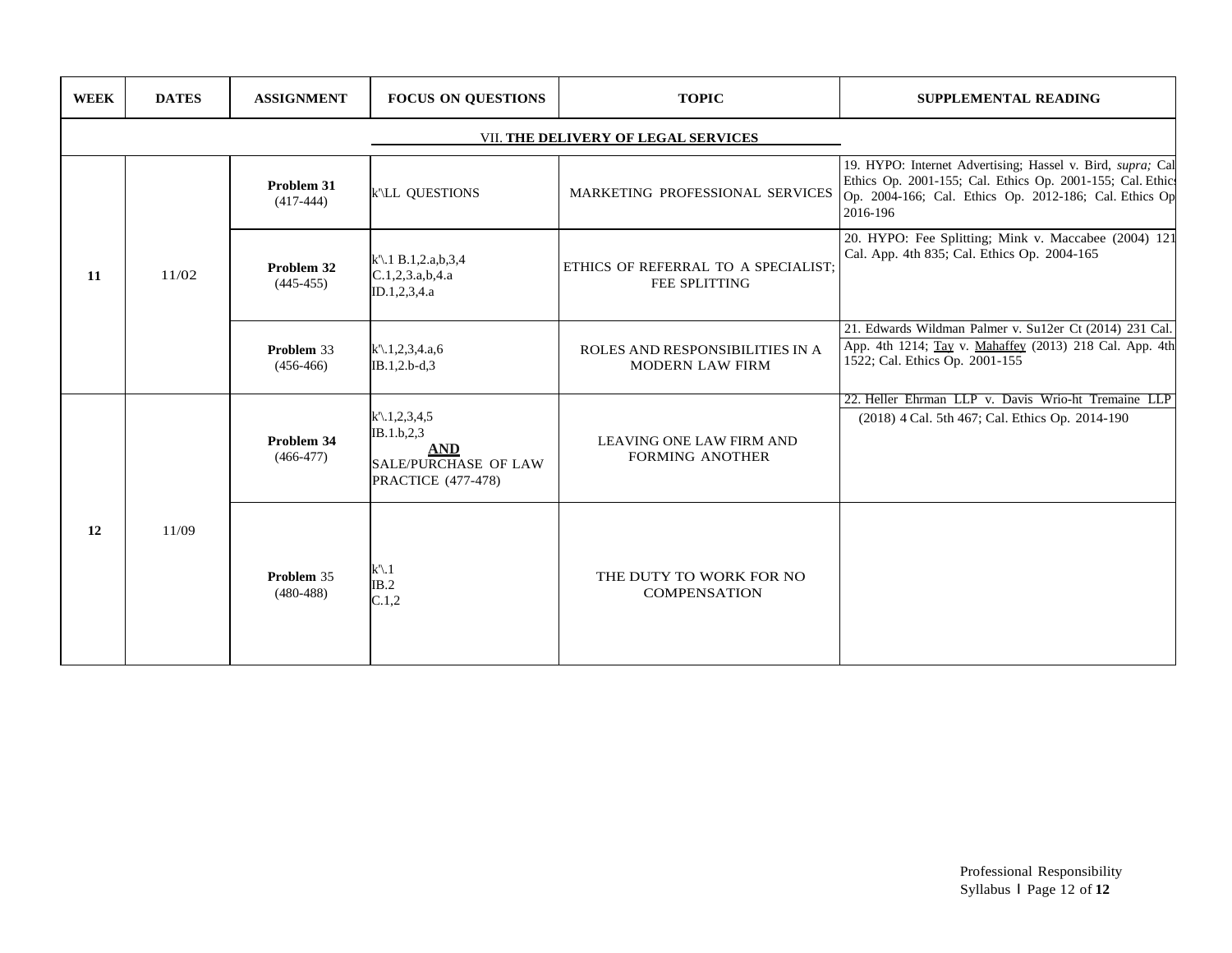| <b>WEEK</b> | <b>DATES</b> | <b>ASSIGNMENT</b>                | <b>FOCUS ON QUESTIONS</b>                                               | <b>TOPIC</b>                         | <b>SUPPLEMENTAL READING</b>                                                                                                                                                                 |
|-------------|--------------|----------------------------------|-------------------------------------------------------------------------|--------------------------------------|---------------------------------------------------------------------------------------------------------------------------------------------------------------------------------------------|
| 13          | 11/16        | <b>Problem 37</b><br>$(498-520)$ | $-1,2,3,4,5,6,7$<br>IB.1,2,3,4,5<br>C.1, 2.c.d.3<br>$[$ .1,3,4          | THE FUTURE OF THE PRACTICE OF<br>LAW | 23. California MJP Rules; Cal. Ethics Op. 2001-155; Cal<br>Ethics Op. 2004-165; Cal. Ethics Op. 2004-166; Cal. Ethics<br>Op. 2012-184; Cal. Ethics Op. 2012-186; Cal. Ethics Op<br>2015-193 |
| 14          | 11/23        | <b>REVIEW SESSION</b>            |                                                                         |                                      |                                                                                                                                                                                             |
| 15          | 11/30        | <b>No Class</b>                  | <b>Reading Week</b>                                                     |                                      |                                                                                                                                                                                             |
| 16          | <b>TBD</b>   | <b>Final Exam</b>                | <b>Consult Official Final Exam Schedule for Date, Time and Location</b> |                                      |                                                                                                                                                                                             |